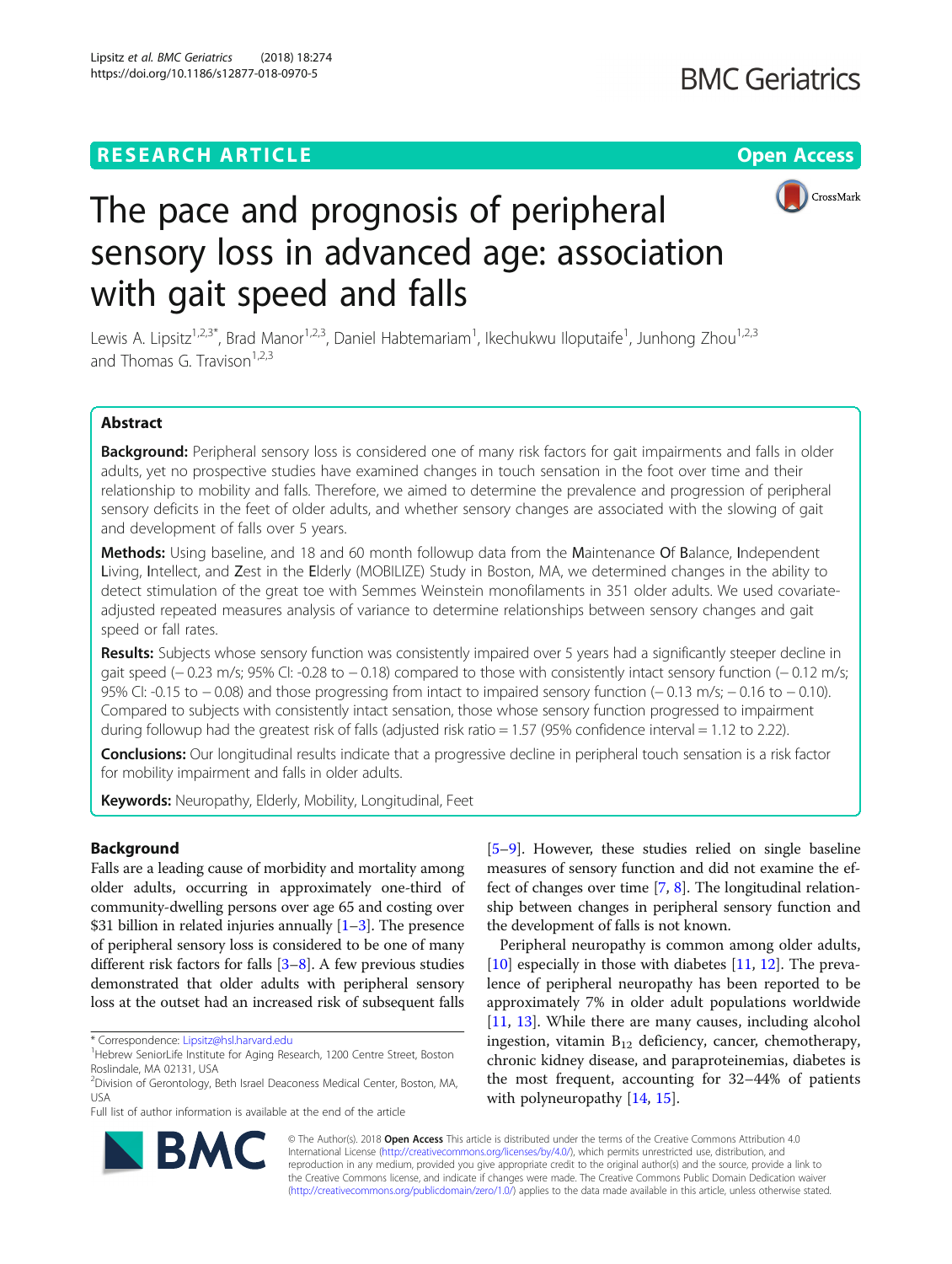Many factors associated with peripheral neuropathy may increase the risk of falls, including impaired balance, muscle weakness, nutritional deficiencies, and medications [[2,](#page-7-0) [16\]](#page-7-0). One mechanism by which the progression of sensory neuropathy may predispose people to falls is through alterations in gait. While slow gait speed has been reported to be cross-sectionally associated with distal sensory neuropathy [\[17](#page-7-0)], this could be either a cause of falls or protective mechanism to prevent falls. The present study takes advantage of longitudinal data from the Maintenance Of Balance, Independent Living, Intellect, and Zest in the Elderly (MOBILIZE) Study in Boston, MA, to assess the prevalence and progression of peripheral sensory deficits in the feet, and whether they are associated with slowing of gait and falls over a 5-year period.

# Methods

#### Participants

The MOBILIZE Boston Study (MBS) is a prospective cohort study of a unique set of risk factors for falls in community-dwelling seniors living in the Boston area. The design and methodology for this study have been previously described in detail [\[18](#page-7-0), [19\]](#page-7-0). In brief, 765 persons eligible for the MBS were enrolled using door-to-door population based recruitment. To be included, individuals had to be: > 70 years of age (or > 65 years if living with a participant), able to understand and communicate in English, able to walk 20 ft without personal assistance (walking aids permitted), expecting to live in the area for at least 2 years, and able to provide written informed consent. Exclusion criteria included terminal disease, severe vision or hearing deficits, and a Mini-Mental State Examination score < 18 [[20](#page-7-0), [21\]](#page-7-0).

All subjects underwent a complete home and laboratory assessment of demographic characteristics, medical conditions, medications, functional status, gait speed, smoking status, alcohol use, blood pressure, and cerebral hemodynamics, then were followed prospectively for falls using a monthly postcard calendar (see below). These assessments were repeated at 18 months and 5 years, while monthly falls data were collected continuously.

The analysis described here utilized longitudinal data from three waves of MBS data collection over approximately five years. Of the original 765 MOBILIZE Boston participants, data from only 351 subjects were available for the current study because of death, institutionalization, or loss to followup. As expected, the study sample that survived the 5 year followup was healthier that the original cohort, with better scores on the Mini-mental State Examination [\[20\]](#page-7-0), Trail-making Test [\[22\]](#page-7-0), Short Physical Performance Battery [\[23\]](#page-7-0), and Berg Balance Scale [\[24\]](#page-7-0), and a lower prevalence of diabetes, less use of a walking aid, and faster gait speed.

# Clinical measures Sensory function

We used an abbreviated Semmes-Weinstein monofilament test (SWMT) to assess the threshold for light touch sensation on the dorsum of each great toe, which uses a buckling monofilament to impart a known force to the skin, following the procotol suggested by Perkins et al. [\[25](#page-7-0)] The dorsum of the toe was used to avoid callouses on the plantar surface, which interfere with the sensory stimulus. The SWMT is a diagnostic tool to evaluate loss of protective sensation that often leads to ulcer formation. We employed two of the most-widely used monofilaments: the 5.07 monofilament (providing a standardized 10 g buckling force) and the 4.17 monofilament (providing a standardized force of 1.4 g). Failure to feel the 5.07 monofilament represents a loss of protective sensation [\[26,](#page-7-0) [27](#page-7-0)]. The 4.17 monofilament is used to determine whether the participant has normal light touch sensation. Inability to detect the 4.17 may indicate early neuropathy. The protocol began with the 4.17 monofilament, and if the participant could not feel it, he or she was tested with the 5.07 monofilament.

Monofilament testing was conducted while the participant was lying on an exam table, without shoes or socks. The procedure was demonstrated on the participant's hand or arm before foot measurements were taken. Touch sensation was assessed at a single site on the dorsum of the great toe, 1 cm proximal to the nail bed (distal to the knuckle). The participant covered or closed their eyes throughout the test.

The test results were categorized into sensory loss groupings of intact, mild-to-moderate, and severe deficits, as defined in Table [1](#page-2-0). The prevalence of each group is also shown. Changes in sensation over 5 years were grouped into 4 categories as shown in Table [2](#page-2-0); including intact to intact, intact to mild-to-moderate impairment, mild-to-moderate impairment to severe, or severe to severe. Nine subjects who exhibited improved sensation were excluded from the longitudinal analysis.

## Gait speed

Gait speed was assessed with a stopwatch as participants walked at their preferred pace over a four meter course. Timing started with a signal while subjects were standing still and ended when they traversed 4 m. To prevent terminal slowing, they were not told where the course ended. They were asked to walk at their comfortable speed as if taking a purposeful walk on the street, going to a store. They were allowed to use an assistive device if they used it at home or outdoors. The fastest time of two separate trials was used for analysis. The time to walk 4 m is a component of the Short Physical Performance Battery (SPPB), described below.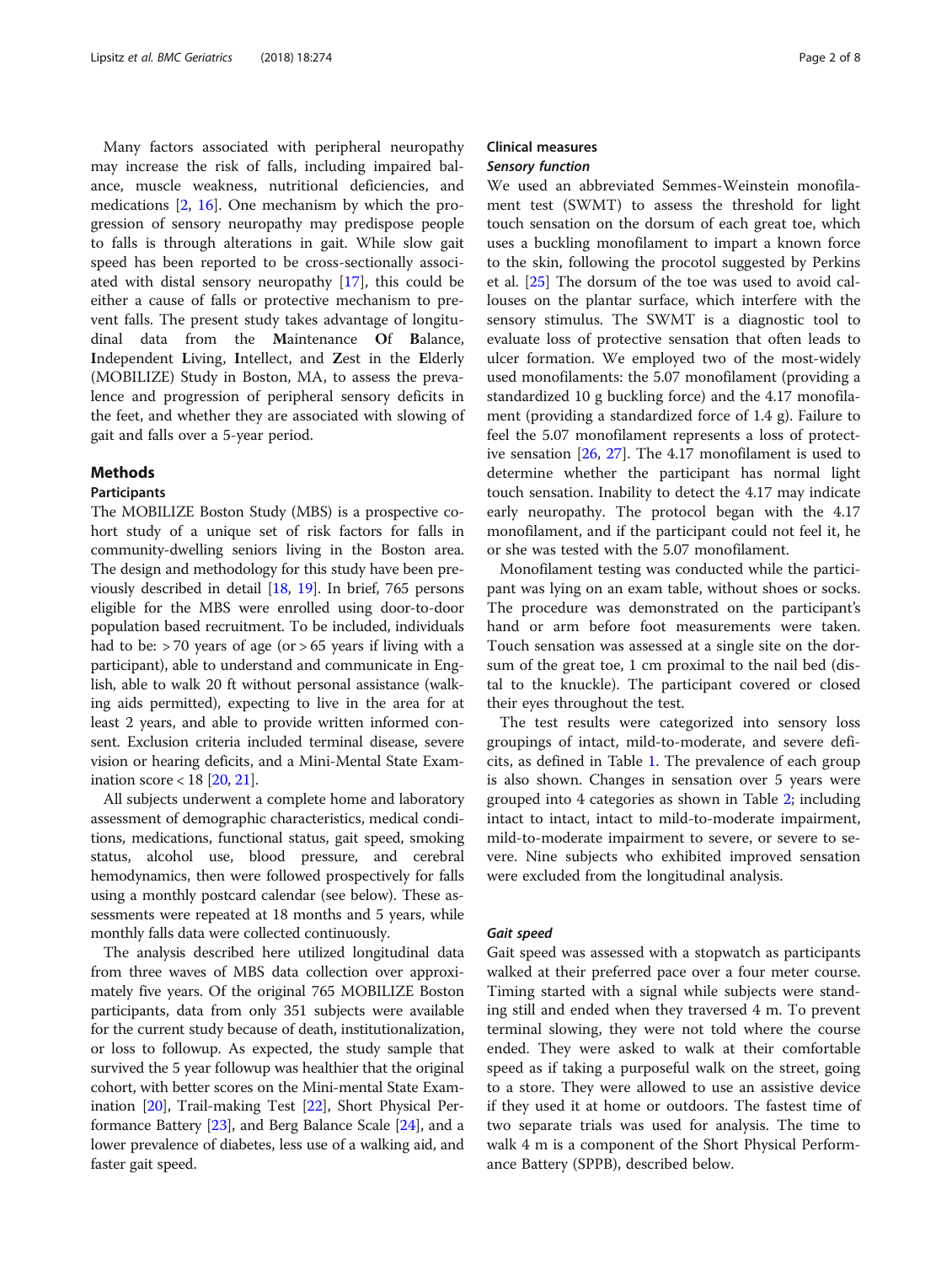<span id="page-2-0"></span>

|  |  | Table 1 The definition and prevalence of each category of somatosensory impairment |  |
|--|--|------------------------------------------------------------------------------------|--|
|  |  |                                                                                    |  |

|                          | <b>Definition</b>                                                                                                                                                                                                                                             | Prevalence at<br>baseline, n (%) |
|--------------------------|---------------------------------------------------------------------------------------------------------------------------------------------------------------------------------------------------------------------------------------------------------------|----------------------------------|
| Intact                   | Able to feel at least 3 monofilament touches out of 4 attempts for a 4.17 g<br>monofilament in the left and right great toes                                                                                                                                  | 292 (83%)                        |
| Mild-moderate impairment | Able to feel fewer than 3 monofilament touches out of 4 attempts for a 4.17 g<br>monofilament in the left or right great toe and able to feel at least 3 monofilament<br>touches out of 4 attempts for a 5.07 g monofilament in the left and right great toes | 22 (6%)                          |
| Severe impairment        | Able to feel fewer than 3 monofilament touches out of 4 attempts for both 4.17 and 5.07 g<br>monofilaments in the left or right great toe                                                                                                                     | 37 (11%)                         |

# Berg balance scale

The Berg Balance Scale is a multi-component assessment of standing balance, consisting of 14 balance tasks with each task scored from 0 to 4, for a summed score of 0 to 56 [[24](#page-7-0)]. The scale has been well-validated and shown to predict risk of falls in community dwelling elders [[28\]](#page-7-0). Only baseline data were available.

# Physical performance

The Short Physical Performance Battery (SPPB) was used to measure lower extremity mobility performance [[23\]](#page-7-0). The SPPB includes measures of standing balance, 4-m usual-paced walking speed, and ability and time to rise from a chair 5 times. The validity of this scale has been demonstrated by showing a gradient of risk for admission to a nursing home and mortality along the full range of the scale from 0 to 12 [\[29](#page-7-0), [30\]](#page-7-0).

#### Falls detection

During a five-year follow-up period, a fall was defined as unintentionally coming to rest on the ground or other lower level, not as a result of a major intrinsic event (e.g., myocardial infarction, stroke, or seizure) or an overwhelming external hazard (e.g., hit by a vehicle) [[18](#page-7-0), [31\]](#page-7-0). Participants were instructed to complete and return monthly falls calendar postcards designed to be posted on a refrigerator. On the postcards, participants were to record an "F" for each fall on the day it occurred and an "N" on days when no falls occurred. If the postcard was not returned, a research assistant called the participant to determine whether a fall occurred during the preceeding month and to remind them to complete and return future cards. This approach has been well-validated for use in epidemiological cohort studies and described in

Table 2 Categories of change in sensory function over 5 years of followup; count and row percentages shown

| Follow-up  |           |
|------------|-----------|
| Intact     | Impaired  |
| 150 (51%)  | 142 (49%) |
| $9(15%)^a$ | 50 (85%)  |
|            |           |

<sup>a</sup>Not included in longitudinal analyses due to small cell size

previous studies [\[32\]](#page-7-0). All subjects who reported falls were also called to determine the circumstances of the fall and clinical outcomes, including whether any injuries (e.g. fractures) and hospital visits occurred.

# Other variables

Sociodemographic characteristics assessed at baseline in the home interview included age, sex, race (self-identified), and years of education. At each wave we used the validated Physical Activity Scale for the Elderly (PASE) to measure self-assessed physical activity in the previous week [\[33](#page-7-0)]. Participants were asked about physician-diagnosed major medical conditions.

Diabetes was defined using an algorithm based on self-reported diabetes, use of antidiabetic medications, and laboratory measures from the baseline clinic visit, including random glucose (> 200 mg/dL) and hemoglobin A1C (> 7%). Body mass index (BMI, calculated as weight in kilograms divided by height in meters squared) was calculated from measured height and weight. Comorbidity was measured using a count of relevant self-reported medical conditions, including: coronary heart disease, high blood pressure, ulcer or other stomach disease, kidney disease, liver disease, anemia, cancer, depression, osteoarthritis and degenerative arthritis, and rheumatoid arthritis [[34\]](#page-7-0). Baseline subject characteristics also included the Center for Epidemiologic Studies Depression Scale – revised [\[35](#page-7-0)], Mini-Mental State Examination and Trail-making Test.

## Data analysis

We summarized baseline characteristics of groups of participants with and without sensory loss using means and standard deviations or frequency distributions and compared groups of participants using t-tests for continuous variables, chi-square tests for categorical variables, and negative binomial regression for count variables.

Participants were grouped into 4 peripheral sensory loss categories based on their changes from baseline to 60 months: those with intact sensory function both at baseline and 60 months of follow-up (hereafter called consistently intact), those with intact sensory function at baseline and loss of function to at least mild impairment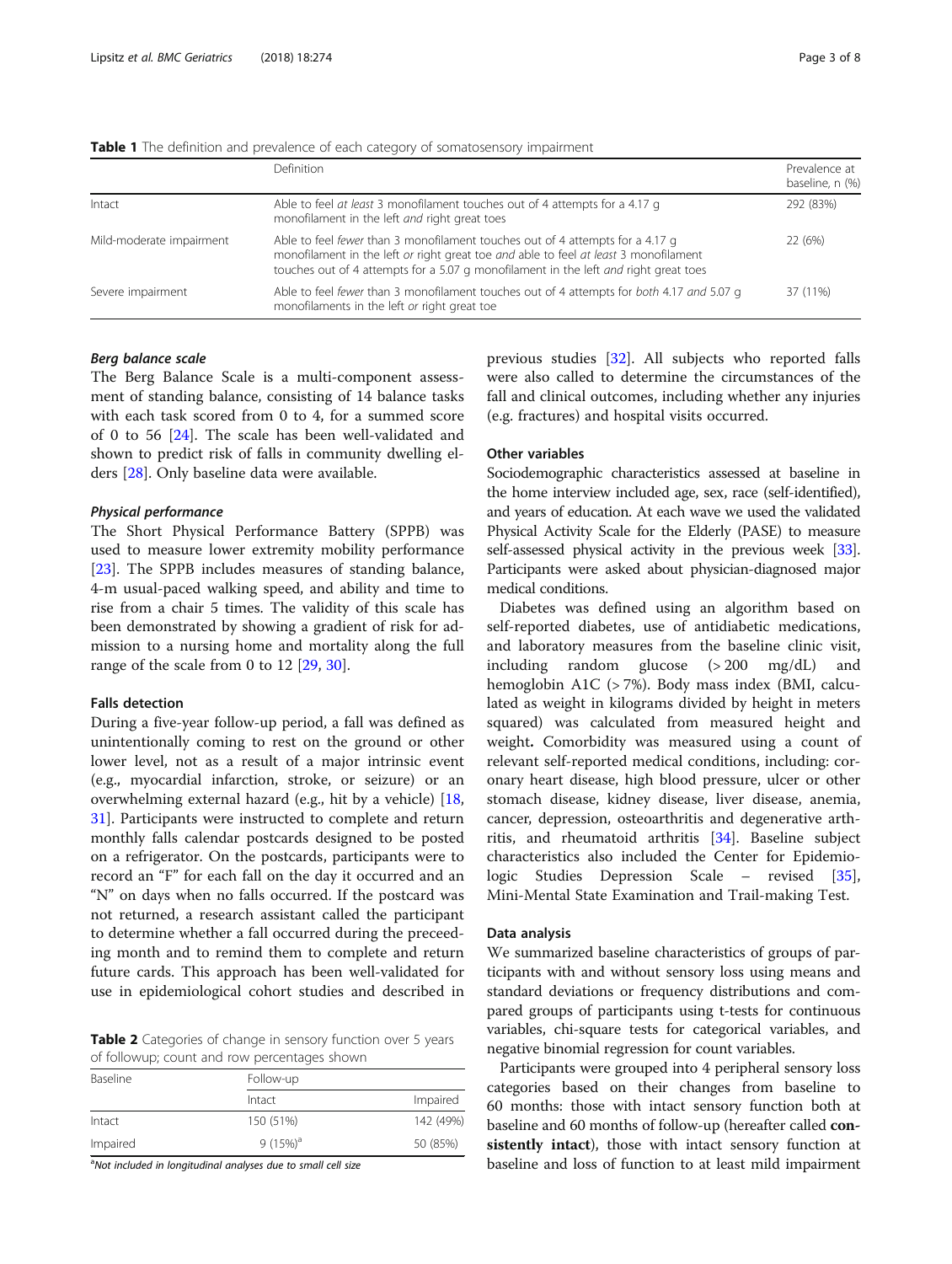by 60 months (progressing to impairment), those with at least mildy impaired sensory function at both baseline and 60 months (consistently impaired), and those with impaired sensory function at baseline but intact function at 60 months. (improved) (Table [2](#page-2-0)). Those with mild-to-moderate and severe sensory loss were grouped together into the impaired category for the derivation of these sensory loss trajectories. Due to the small number of participants (9) in the improved category, this group was excluded from consideration in longitudinal analyses, leaving 342 participants for the analyses of change over time.

Analysis of the relationship between sensory loss categories and change in gait speed was done using repeated measures analysis of variance models. Gait speeds measured at baseline, 18 months, and 60 months were used as dependent variables, and tests of global mean differences across all time points as well as pairwise tests comparing mean gait speeds at each time point were conducted. The relationship to the falls rate outcome was analyzed using negative binomial regression, as falls rates exhibited a high degree of variance between participants through the course of study follow-up. Since falls were recorded as present or absent on each day of the 5-year followup period, there were no missing falls data.

Adjusted analyses for gait speed included age, sex, comorbidity count, use of a walking aid, baseline Berg balance score, and diabetes as covariates. Adjusted analyses for falls included age, sex, average weekly physical activity (PASE), baseline Berg balance score, diabetes, comorbidity count, and the SPPB score. For hypothesis testing, a two-sided type-I error probability of 0.05 was allowed. Models were estimated using Stata/MP version 13.1 (Statacorp, College Station, Tx).

# Results

The characteristics of the full study cohort and those with (mild, moderate, or severe) and without (intact) baseline sensory impairment are shown in Table [3.](#page-4-0) At baseline, participants with any sensory impairment were four years older on average than their intact counterparts, were more likely to be male, and had diminished executive function (as indicated by 20s longer Trails B time on average). They also exhibited more multimorbidity and diminished physical functioning than their intact counterparts, reporting a greater prevalence of diabetes and peripheral neuropathy, and 0.3 greater mean comorbidity count on average. They were twice as likely to report use of a walking aid and exhibited diminished physical function, scoring an average of 1.4 points lower on the SPPB and 0.1 m/s slower gait speed, both differences well above established thresholds of clinical significance. Despite these differences, however, a history of one or more falls was similar in the two groups.

The relationship between changes in peripheral sensory function and change in gait speed over 18 and 60 months is illustrated in Fig. [1](#page-5-0). After model adjustment, participants in the three groups had comparable mean baseline gait speed. The group of subjects with consistently intact sensory function over this time period had the smallest declines in gait speed over 60 months (− 0.12 m/s; 95% CI: -0.15 to − 0.08). This decline in gait speed was of similar magnitude to the decline observed in subjects whose sensory function progressed to impairment  $(-0.13 \text{ m/s}; -0.16 \text{ to } -0.10)$ . Those whose sensory function was consistently impaired had a steeper decline in gait speed (− 0.23 m/s; 95% CI: -0.28 to − 0.18). The difference between the consistently impaired group and the others was statistically significant and consistent with a 'substantially' meaningful difference for gait speed metrics in older populations [[36](#page-7-0)].

Declines in peripheral sensory function were also associated with fall risk. Table [4](#page-6-0) shows the absolute and relative risk of falls by temporal pattern of impairment. Those whose sensory function progressed to impairment during followup had a greater risk of falls than those whose sensory function was consistently intact (adjusted risk ratio =  $1.57$  (95% confidence interval =  $1.12$  to 2.22). The group that remained consistently impaired over the 5 years had an elevated fall rate, but it was not statistically significantly different from that of the consistently intact group (adjusted risk ratio = 1.47, 95% confidence interval =  $0.89$  to  $2.45$ ).

# Discussion

The results of this study demonstrate the course of tactile sensory loss in the feet of older community-dwelling people over 5 years, and relationships between peripheral sensory loss and the concurrent slowing of gait and development of falls. Over the 5-year course of the study, older adults with consistently impaired peripheral sensory function had a significantly greater decline in gait speed compared to those with consistently intact or progressive impairment over 5 years. Compared to those with consistently intact sensory function, older adults who developed sensory impairments had a greater risk of falls. These results indicate that the loss of peripheral sensory function is a significant contributor to slowing of gait and an increased risk of falls in a community-dwelling older adult population.

The absolute number (59) and percent (17%) of participants with sensory impairment were relatively low in the MOBILIZE Boston population, but higher than the 7% reported in other older populations [[11](#page-7-0), [13\]](#page-7-0). Most of our participants had intact sensation at baseline, but this enabled us to observe the development of impairments over time. Nearly half (49%) of those initially intact developed sensory impairment over 5 years of followup.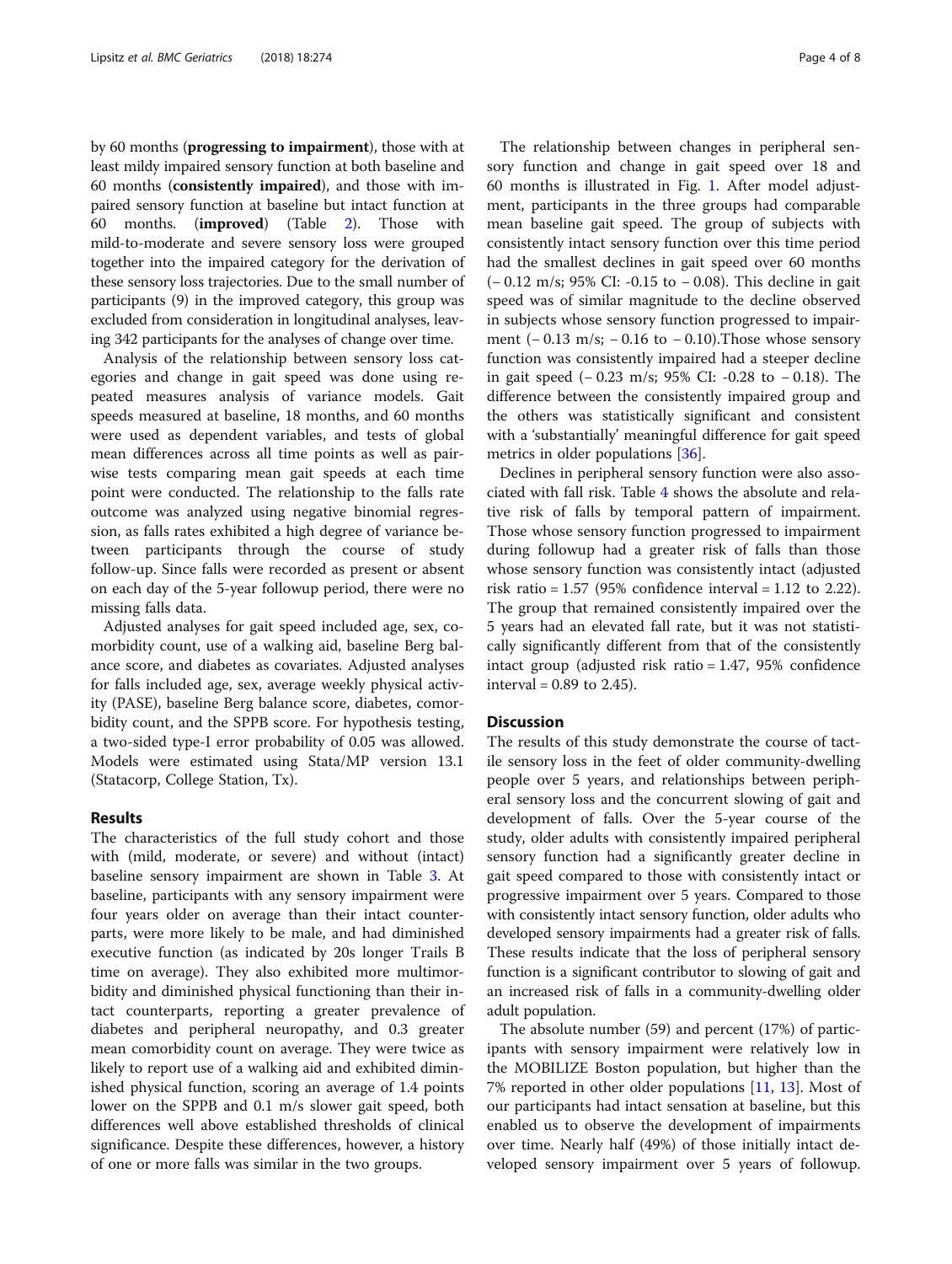<span id="page-4-0"></span>

| <b>Table 3</b> Baseline characteristics and descriptive statistics of the study sample ( $N = 351$ ); mean (standard deviation) or count (percent) |  |  |
|----------------------------------------------------------------------------------------------------------------------------------------------------|--|--|
| is shown                                                                                                                                           |  |  |
|                                                                                                                                                    |  |  |

|                                         | Full cohort<br>$(n = 351)$ | Baseline somatosensory function |                       |
|-----------------------------------------|----------------------------|---------------------------------|-----------------------|
|                                         |                            | Intact ( $n = 292$ )            | Impaired ( $n = 59$ ) |
| Age, years                              | 78 (5)                     | 77(5)                           | 81(5)                 |
| Female                                  | 230 (66%)                  | 203 (70%)                       | 27 (46%)              |
| White                                   | 283 (81%)                  | 230 (79%)                       | 53 (90%)              |
| Education                               |                            |                                 |                       |
| Less than high school                   | 19 (5%)                    | 15 (5%)                         | 4(7%)                 |
| High school                             | 68 (19%)                   | 53 (18%)                        | 15 (25%)              |
| Some college/college                    | 136 (39%)                  | 119 (41%)                       | 17 (29%)              |
| Graduate/professional education         | 127 (36%)                  | 104 (36%)                       | 23 (39%)              |
| Body mass index, kg/m <sup>2</sup>      | 27.2 (4.9)                 | 27.0 (4.9)                      | 27.9(5.0)             |
| Current smoker                          | 11 (3%)                    | 10 (3%)                         | $1(2\%)$              |
| Daily alcohol use (percent yes)         | 34 (10%)                   | 28 (10%)                        | $6(10\%)$             |
| Comorbidity count <sup>a</sup>          | 2.4(1.5)                   | 2.4(1.5)                        | 2.7(1.5)              |
| CES-D score                             | 9.9(10.2)                  | 9.8(10.0)                       | 10.3(11.0)            |
| Medication use                          |                            |                                 |                       |
| Antihypertensive medication             | 237 (68%)                  | 194 (66%)                       | 43 (73%)              |
| Antidepressants                         | 35 (10%)                   | 29 (10%)                        | $6(10\%)$             |
| Anti-seizure medications                | 12 (3%)                    | 10 (3%)                         | 2(4%)                 |
| Statins                                 | 160 (46%)                  | 131 (45%)                       | 29 (49%)              |
| Anxiolytics                             | 42 (12%)                   | 33 (11%)                        | 9 (15%)               |
| Antihistamines                          | 35 (10%)                   | 29 (10%)                        | $6(10\%)$             |
| Opioids                                 | 14 (4%)                    | 10 (3%)                         | 4 (7%)                |
| Nonsteroidal anti-inflammatory drugs    | 65 (19%)                   | 51 (18%)                        | 14 (24%)              |
| Analgesics/antipyretics                 | 82 (24%)                   | 71 (25%)                        | 11 (19%)              |
| Cognitive function                      |                            |                                 |                       |
| Mini-Mental State Examination           | 27.7(2.3)                  | 27.8(2.3)                       | 27.5(2.3)             |
| Trail Making Test, seconds              |                            |                                 |                       |
| Part A                                  | 52 (33)                    | 51 (33)                         | 56 (33)               |
| Part B                                  | 123 (68)                   | 120 (66)                        | 140 (72)              |
| Part B less A                           | 74 (55)                    | 72 (55)                         | 84 (55)               |
| Medical conditions (self-report)        |                            |                                 |                       |
| Stroke                                  | 32 (9%)                    | 26 (9%)                         | 6 (10%)               |
| Diabetes mellitus                       | 47 (13%)                   | 33 (11%)                        | 14 (24%)              |
| Hyperlipidemia                          | 179 (51%)                  | 148 (51%)                       | 31 (53%)              |
| Hypertension                            | 259 (75%)                  | 214 (74%)                       | 45 (78%)              |
| Peripheral artery disease               | 29 (8%)                    | 22 (8%)                         | 7 (12%)               |
| History of back pain or spinal stenosis | 138 (39%)                  | 116 (40%)                       | 22 (37%)              |
| History of falls                        | 129 (37%)                  | 106 (36%)                       | 23 (40%)              |
| Parkinson's disease                     | 6 (2%)                     | 5(2%)                           | 1(2%)                 |
| Peripheral neuropathy                   | 69 (21%)                   | 35 (13%)                        | 34 (63%)              |
| Cancer, excluding skin cancer           | 81 (23%)                   | 63 (22%)                        | 18 (31%)              |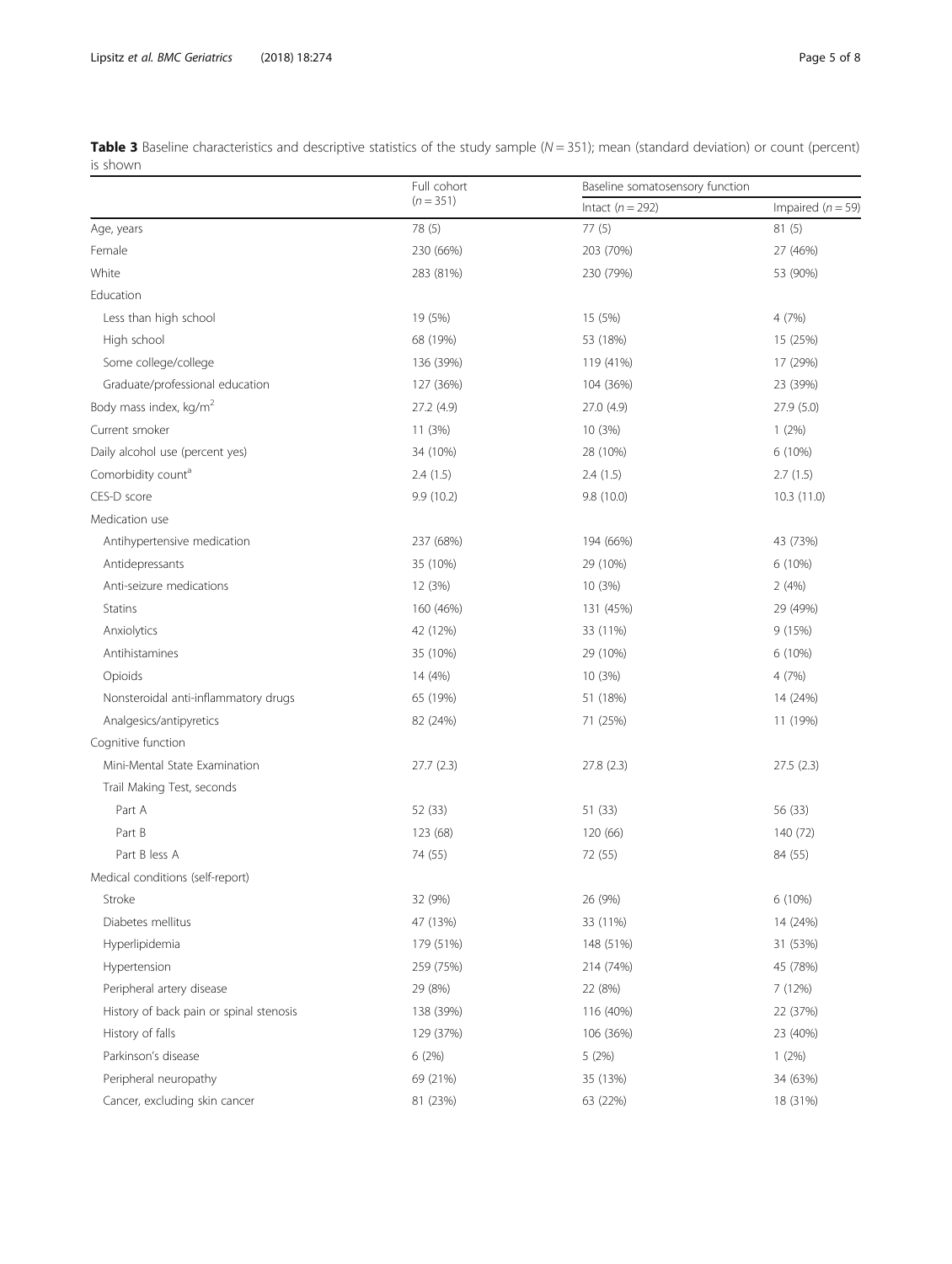|                                         | Full cohort | Baseline somatosensory function |                       |  |
|-----------------------------------------|-------------|---------------------------------|-----------------------|--|
|                                         | $(n = 351)$ | Intact $(n = 292)$              | Impaired ( $n = 59$ ) |  |
| Physical function                       |             |                                 |                       |  |
| Uses walking aid                        | 36 (10%)    | 24 (8%)                         | 12 (20%)              |  |
| Physical Activity Scale for the Elderly | 111 (69)    | 114(70)                         | 97(61)                |  |
| Short Physical Performance Battery      | 9.8(2.2)    | 10.0(2.0)                       | 8.6(2.8)              |  |
| Gait speed at baseline, m/s             | 1.00(0.25)  | 1.02(0.24)                      | 0.92(0.29)            |  |
| Falls during first year of follow-up    | 1.1(1.7)    | 1.1(1.8)                        | 1.0(1.4)              |  |
| Berg Balance score                      | 51(5)       | 52(5)                           | 48 (8)                |  |

<span id="page-5-0"></span>Table 3 Baseline characteristics and descriptive statistics of the study sample  $(N = 351)$ ; mean (standard deviation) or count (percent) is shown (Continued)

<sup>a</sup>Comorbidity count includes coronary heart disease, high blood pressure, diabetes, ulcer or other stomach disease, kidney disease, liver disease, anemia, cancer, depression, osteoarthritis and degenerative arthritis, rheumatoid arthritis, and other unlisted medical problem [\[34](#page-7-0)]

This high incidence of sensory loss has not been fully appreciated in other studies nor in clinical practice.

To our knowledge previous studies have not examined changes in peripheral sensory function over time nor their relationship to mobility outcomes. However, several cross-sectional and longitudinal studies have examined relationships between baseline abnormalities in foot sensation (including sense of vibration and touch), functional impairments, and fall risk. Most of these studies demonstrated that the loss of vibratory sensation was



Fig. 1 Model-generated mean and 95% confidence interval estimates of 60-month decrease in 4 m gait speed are provided for each temporal pattern of sensory functioning. Those 'consistently intact' displayed intact function at both baseline and follow-up measurements. Those 'progressing to impairment' exhibited intact perception at baseline but were impaired at follow-up. Those 'consistently impaired' had sensory impairment at both time points. Estimates and 95% confidence intervals were derived from repeated measures ANOVA adjusted for age, sex, comorbidity count, use of walking aids, baseline Berg balance score, and diabetes

associated with increased fall risk [[5,](#page-7-0) [37,](#page-7-0) [38\]](#page-7-0). For example, Patel et al. [\[37](#page-7-0)] found among older women with diabetes that fallers had higher vibratory sensory thresholds than non-fallers, but both fallers and non-fallers had similar touch sensation. Using cross-sectional data from the 2003–2004 National Health and Nutrition Examination Survey (NHANES), Wilson et al. [[38](#page-7-0)] found no association between sensory loss in the feet, as measured using 10 g SWMT, and a subjective report of "difficulty with falls during the past 12 months," assessed by questionnaire. However, after adjustments, participants who exhibited peripheral neuropathy had an increased risk of balance impairment compared to those without peripheral neuropathy. In a cross-sectional study exploring the effect of different sensory systems on postural stability, Lord and colleagues [[5](#page-7-0)] found that poor tactile sensitivity to Semmes-Weinstein monofilaments at the lateral malleolus of the dominant ankle was associated with increased body sway. They also reported that peripheral sensation is the most important sensory system in the maintenance of static postural stability. Richardson et al. [[39\]](#page-7-0) found a cross-sectional relationship between peripheral neuropathy diagnosed by electromyography in a small referral population and a self-reported history of falls during the past year. Using longitudinal data from the Health, Aging and Body Composition study, Strotmeyer et al. [[16\]](#page-7-0) found that insensitivity to the 10 g Semmes Weinstein monofilament at the great toe was associated with lower quadriceps muscle strength. Thus, a number of neuromuscular deficits are associated with peripheral neuropathy and may lead to mobility impairments and falls.

Our longitudinal results are most consistent with those of Lord et al. [\[7\]](#page-7-0) and Luukinen et al. [[8\]](#page-7-0) who found relationships between various modalities of sensory loss at the knees and recurrent falls in community-dwelling populations followed prospectively with fall questionnaires or diaries over 1 or 2 years, respectively. In Lord et al's study, touch sensation did not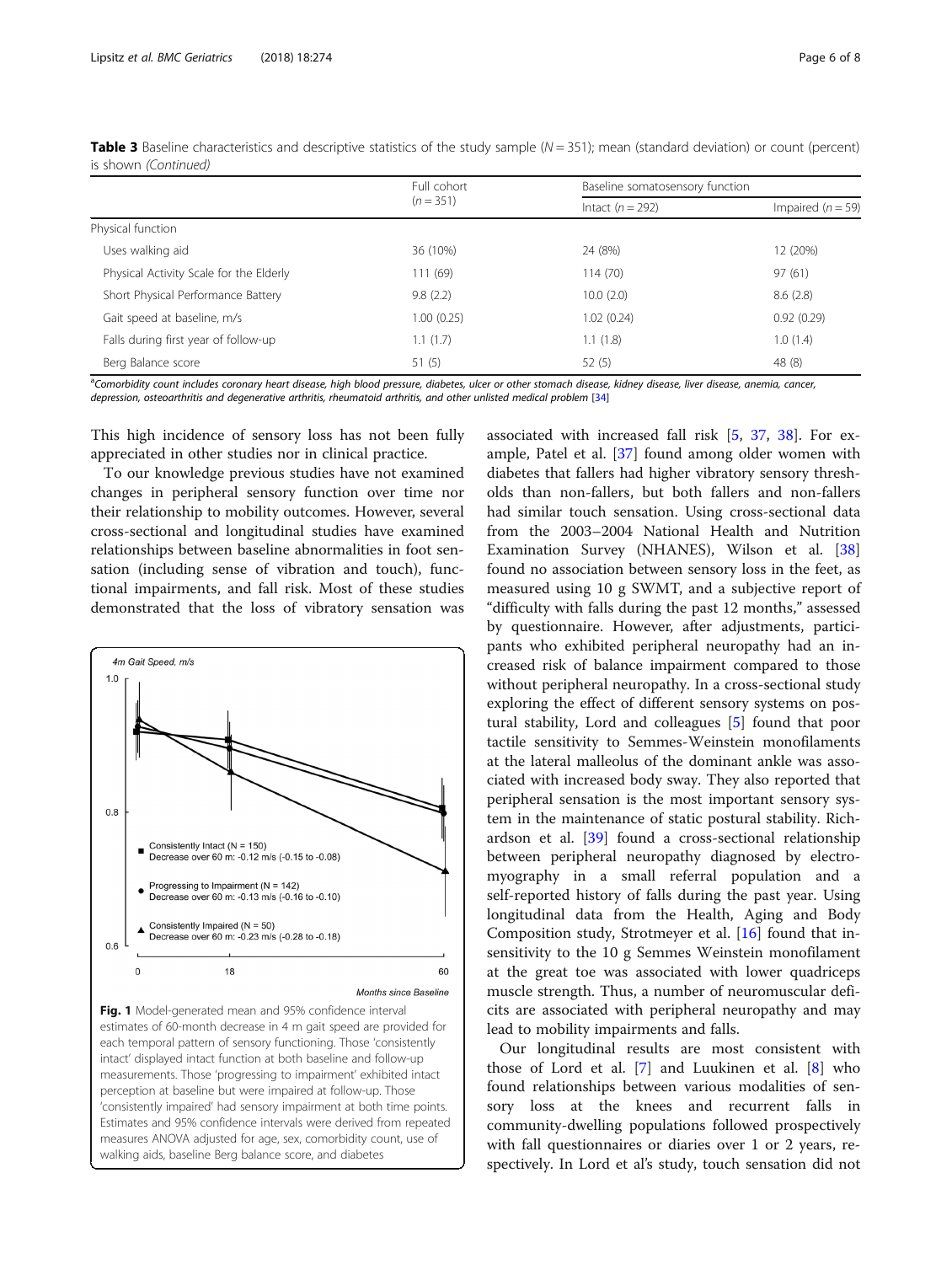|                           | Absolute Risk of Fall |             | <sup>a</sup> Relative Risk of Fall |                       |
|---------------------------|-----------------------|-------------|------------------------------------|-----------------------|
|                           | Events (py)           | Rate per py | Unadjusted                         | <sup>D</sup> Adjusted |
| Consistently intact       | 384 (474)             | 0.81        | Referent                           | Referent              |
| Progressing to impairment | 591 (454)             | .31         | 1.60 (1.16 to 2.22)                | 1.57 (1.12 to 2.22)   |
| Consistently impaired     | 181 (161)             | 1.12        | 1.39 (0.89 to 2.18)                | 1.48 (0.89 to 2.45)   |

<span id="page-6-0"></span>Table 4 Risk of Falls According to temporal pattern in sensory function; point estimates and 95% confidence intervals shown

 $PY =$  patient year

Estimates obtained using negative binomial regression

b<br><sup>b</sup>Adjusted for age, sex, physical activity (PASE index), diabetes, comorbidity, Short Physical Performance Battery score

discriminate non-fallers from single or recurrent fallers. However, in another one-year prospective study of older adults living in an intermediate care facility, Lord and Clark [[40\]](#page-7-0) found that tactile sensitivity using a Semmes Weinstein Pressure Aesthesiometer did discriminate between fallers and non-fallers.

The subjects of our study who exhibited consistent sensory impairment at baseline and at follow-up were not more likely to fall than those who were consistently intact. The lack of a statistically significant difference between these groups could be due to the relatively small size of the consistently impaired group  $(N = 50)$  or adaptive behaviors learned by people with chronic sensory loss. Those with baseline sensory impairment were more likely to be using walking aids, which may have protected them from falls. There was also a trend towards lower physical activity as measured by PASE, suggesting that this group may have had less time at risk for falls.

The strength of the current study lies in its 5-year longitudinal design and rigorous detection of falls using state-of-the-art falls calendars and follow-up phone calls. There are several weaknesses to the current study. Participants did not receive a full neuropathic evaluation and the monofilament assessment of sensory function is only a quick screen that is specific, but not very sensitive to neuropathic sensory loss [[41](#page-7-0)]. However, this simple, widely available, bed-side test of sensation on the dorsum of the great toe was sensitive to changes over time and predictive of a decrease in gait speed and increase in fall rate, even in the absence of more rigorous assessments of vibratory, proprioceptive, and motor nerve function. Although observed relationships could be confounded by underlying diseases such as diabetes, which affect sensation, gait and falls, the findings persisted after multivariate adjustments.

Our longitudinal results provide validation of the belief that peripheral sensory loss is a risk factor for mobility impairment. They also suggest that a decline in touch sensation at the great toe over time may be a more important predictor of slow gait speed and falls than a baseline sensory deficit. Therefore, simple, repeated clinical assessments of sensory function in the feet of older adults may be helpful in identifying and treating those at risk of falls to prevent their morbid consequences.

#### Abbreviations

BMI: Body mass index; MOBILIZE: Maintenance Of Balance, Independent Living, Intellect, and Zest in the Elderly; PASE: Physical Activity Scale for the Elderly; SPPB: Short Physical Performance Battery; SWMT: Semmes-Weinstein monofilament test

#### Acknowledgements

Not applicable.

#### Funding

This research was supported by grants P01 AG04390, R01 AG041785, and R01 AG025037 to Dr. Lipsitz from the National Institute on Aging. Dr. Manor was supported by grant K01 AG044543. This study was also supported by the infrastructural resources provided by the Boston Claude D. Pepper Older Americans Independence Center (P30-AG013679). Dr. Lipsitz holds the Irving and Edyth S. Usen and Family Chair in Geriatric Medicine at Hebrew SeniorLife, Boston, MA.

#### Availability of data and materials

The datasets used and/or analysed during the current study are available from the corresponding author on reasonable request.

#### Authors' contributions

Conception and design of the work: LL, BM and TT; Acquisition, analysis, interpretation of data for the work: LL, BM, DH, II, JZ and TT; Drafting the work and revising it for important intellectual content: LL, BM, JZ and TT. All authors read and approved the final manuscript.

#### Ethics approval and consent to participate

The MOBILIZE Boston Study was reviewed and approved by the Hebrew SeniorLife Institutional Review Board (IRB). Written informed consent was obtained from each participant. The study was conducted according to the principles of the Declaration of Helsinki.

# Consent for publication

Not applicable.

#### Competing interests

The authors declare that they have no competing interests.

#### Publisher's Note

Springer Nature remains neutral with regard to jurisdictional claims in published maps and institutional affiliations.

#### Author details

<sup>1</sup>Hebrew SeniorLife Institute for Aging Research, 1200 Centre Street, Boston Roslindale, MA 02131, USA. <sup>2</sup> Division of Gerontology, Beth Israel Deaconess Medical Center, Boston, MA, USA.<sup>3</sup> Harvard Medical School, Boston, MA, USA

#### Received: 23 January 2018 Accepted: 1 November 2018 Published online: 12 November 2018

#### References

1. Centers for Disease Control and Prevention. Falls are Leading Cause of Injury and Death in Older Americans. CDC Newsroom. 2016. [https://www.cdc.gov/](https://www.cdc.gov/media/releases/2016/p0922-older-adult-falls.html) [media/releases/2016/p0922-older-adult-falls.html](https://www.cdc.gov/media/releases/2016/p0922-older-adult-falls.html). Accessed 22 Sept 2016.